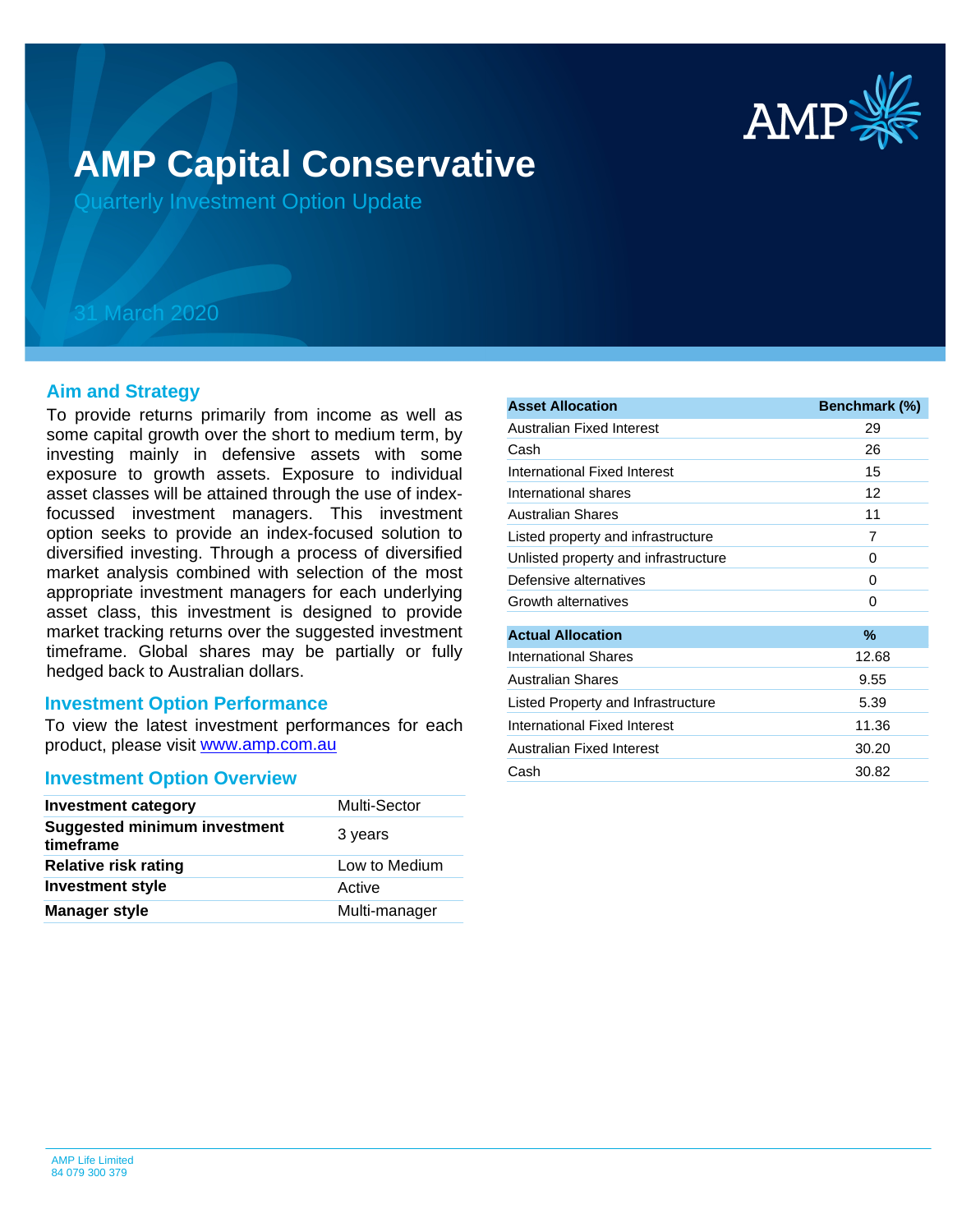## **Fund Performance**

The option delivered a negative return over the first quarter of 2020 as the world economy was brought to a standstill by the COVID-19 pandemic. Despite diversification and sizeable allocations to defensive assets lessening the impact on returns, the swiftness and severity of share market falls all but erased returns generated in 2019. Compared to peers, the option has maintained its strong relative performance, remaining ahead of median across most key timeframes.

This year began with concerns ranging from domestic environmental catastrophes to COVID-19 and its dramatic disruption of global supply chains, geo-politics, employment and economic activity. As infection rates and the number of countries impacted increased exponentially, the disease evolved from a primarily China-centric issue to a global phenomenon that has drastically hampered economic performance around the world and may serve as a catalyst for recession. Defensive assets, such as government bonds and cash benefitted from this environment as investors rotated towards safety. Similarly, assets such as direct property and infrastructure, which are infrequently traded, remained less sensitive to market moves and reduced overall portfolio volatility. However, risk assets experienced extreme volatility due to tight liquidity conditions and the economic devastation caused by COVID-19, which in turn, dominated overall performance. Despite an unprecedented and co-ordinated effort by global governments and central banks to stabilise and stimulate their economies through large fiscal packages, further rate cuts and quantitative easing, both developed and emerging market shares fell 20% and 19% respectively (in local currencies terms) and Australian shares followed suit.

With the severity and duration of the pandemic unclear, the outlook for 2020 is challenged and returns are likely to remain volatile in the months ahead. Given this, we hold a broadly neutral growth/defensive asset split, with a view to shift into more defensive allocations should the environment worsen. Given the conservative nature of the option, already sizeable allocations to bonds and cash aim to provide some protection from share market volatility. The option also continues to hold a diverse exposure to alternatives, such as direct property and hedge funds, to help manage risk and smooth returns in periods of share market volatility. It is important for members to remember that these market shocks do not last forever and to remain focussed on the long term.

## **Market Review**

The first quarter of 2020 began with the renewed conflicts between the US and Iran and the US-China trade tensions which were later resolved and share markets were encouraged by initial signs the global economy was improving. However, as March approached, the global surge in COVID-19 cases outside of China led to a pandemic. At the end of the quarter, despite the continued rise in new COVID-19 cases (especially in the US and Italy) and signs of a slowdown in global economic activity, share markets had a strong rebound in response to further announcements of unprecedented stimulus measures by governments and central banks.

The Federal Reserve reduced interest rates by a further 100 basis points to 0.00%–0.25% and commenced its quantitative easing. The US government announced the largest fiscal package, worth \$US2 trillion. The Bank of Canada lowered its overnight rate target to 0.75% and launched a credit facility program.

In Europe, the UK officially left the European Union on 31 January. The European Central Bank launched a new Pandemic Emergency Purchase Programme, worth €750 billion. The Bank of England lowered its Bank Rate further and launched a new substantial quantitative easing program whilst the UK government announced it credit guarantees.

In Asia, China's central bank announced a reduction in reserve ratios for banks. The Bank of Japan provided a significant liquidity injection and expanded its quantitative easing program.